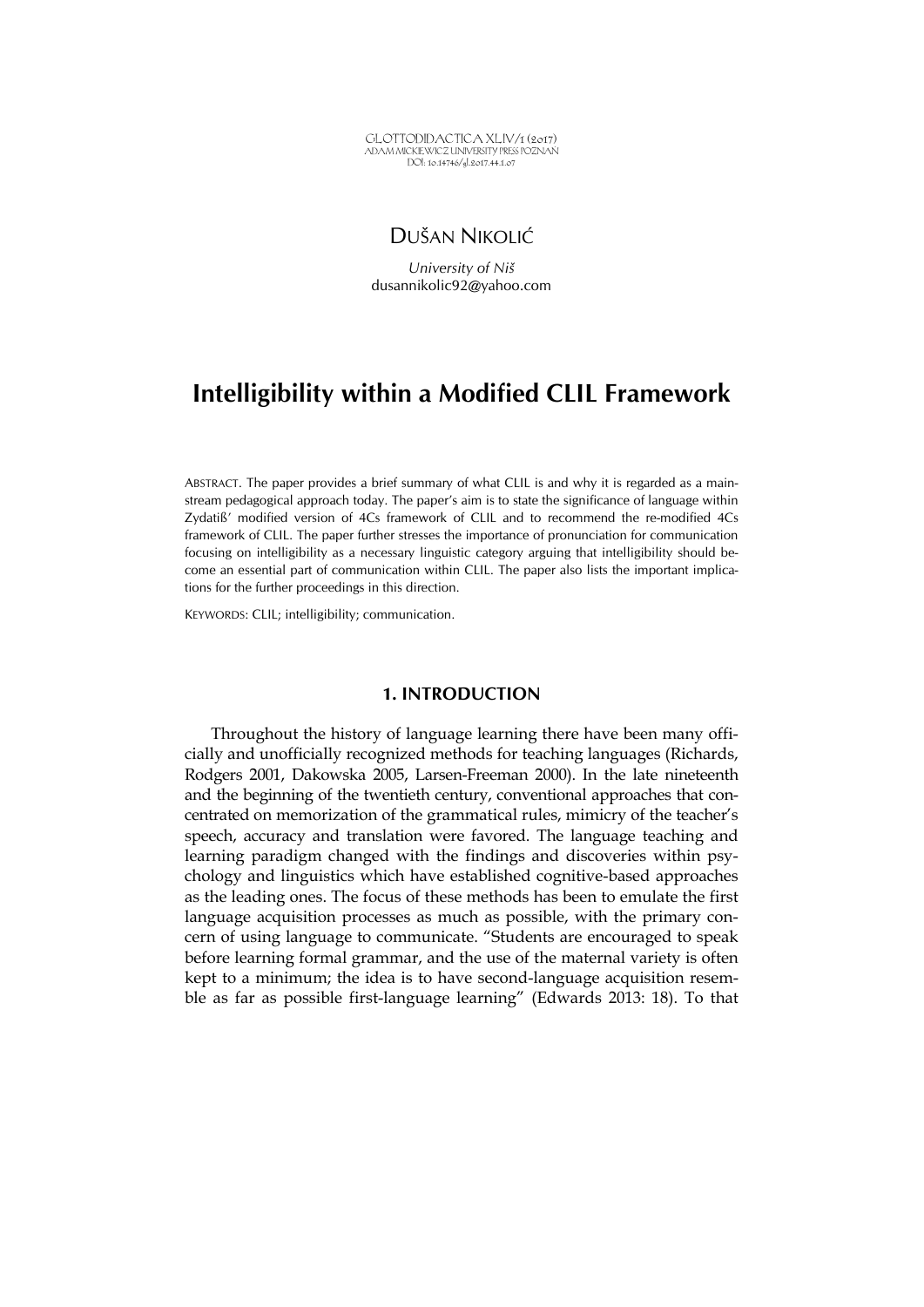end, methods based on a communicative principle have established their dominance in the second half of the twentieth century (Richards, Rodgers 2001). Even though CLT is still an approach that has its rightful claim in foreign and second language classrooms, the shortcomings of the approach led to the generation of the novel approaches. Nevertheless, these contemporary methods still adhere to the basic communicative language teaching principles. According to Edwards (2013: 18), "immersion classrooms provide the most recent and most important embodiment of this principle". Immersion programs first appeared in 1965, influenced by the "major bilingual initiatives such as in Canada" (Marsh 2012: foreword). What ensued was an idea to integrate subject and language teaching which evolved into what is today called CLIL – Content and Language Integrated Learning. Coyle et al. (2010: 1) define CLIL as a "dual-focused educational approach in which an additional language is used for the learning and teaching of both the content and language". It is their claim that "CLIL is not a new form of language education. It is not a new form of subject education. It is an innovative fusion of both" (Coyle et al. 2010: 1). The approach is often referred to as an umbrella term for immersion, bilingual and multilingual policy. CLIL is also said to have similarities with minority education, English medium education, content-based instruction and task-based approach (Ball et al. 2015), but CLIL is a novel approach in that it is "content-driven, and this is where it both extends the experience of learning a language, and where it becomes different to existing language-teaching approaches" (Coyle et al. 2010: 1). Moreover, CLIL "synthesizes and provides a flexible way of applying the knowledge learnt from these various approaches" (Mehisto et al. 2008). For this reason, ECML (European Center for Modern Languages), and the Council of Europe, inter alia, have embraced this approach wholeheartedly, drafting and developing programs for a wide-range implementation of CLIL across the continent<sup>1</sup>. The European Commission has supported the agenda underpinning the significance of creating organizations and projects that would endorse CLIL; which is how CLILiG (Content and Language Integrated Learning in German) was established. The goal of the project "was to observe and analyse all the data coming from schools where CLIL existed in German language and also to work out on some teaching methods and innovative practical solutions which could be implemented into other schools" (Papaja 2014: 14). Papaja gives a fine summary by stating that "the European Institutions have been supporting Content and Language Integrated Learning (CLIL) for more than 20 years now" (ibid.). In addition, it is argued that

\_\_\_\_\_\_\_\_\_\_\_\_\_\_\_\_\_

<sup>&</sup>lt;sup>1</sup> "European framework for CLIL teacher education" by ECML and the "CLIL Guidebook" by the European Lifelong Learning Program present just a few illustrative examples.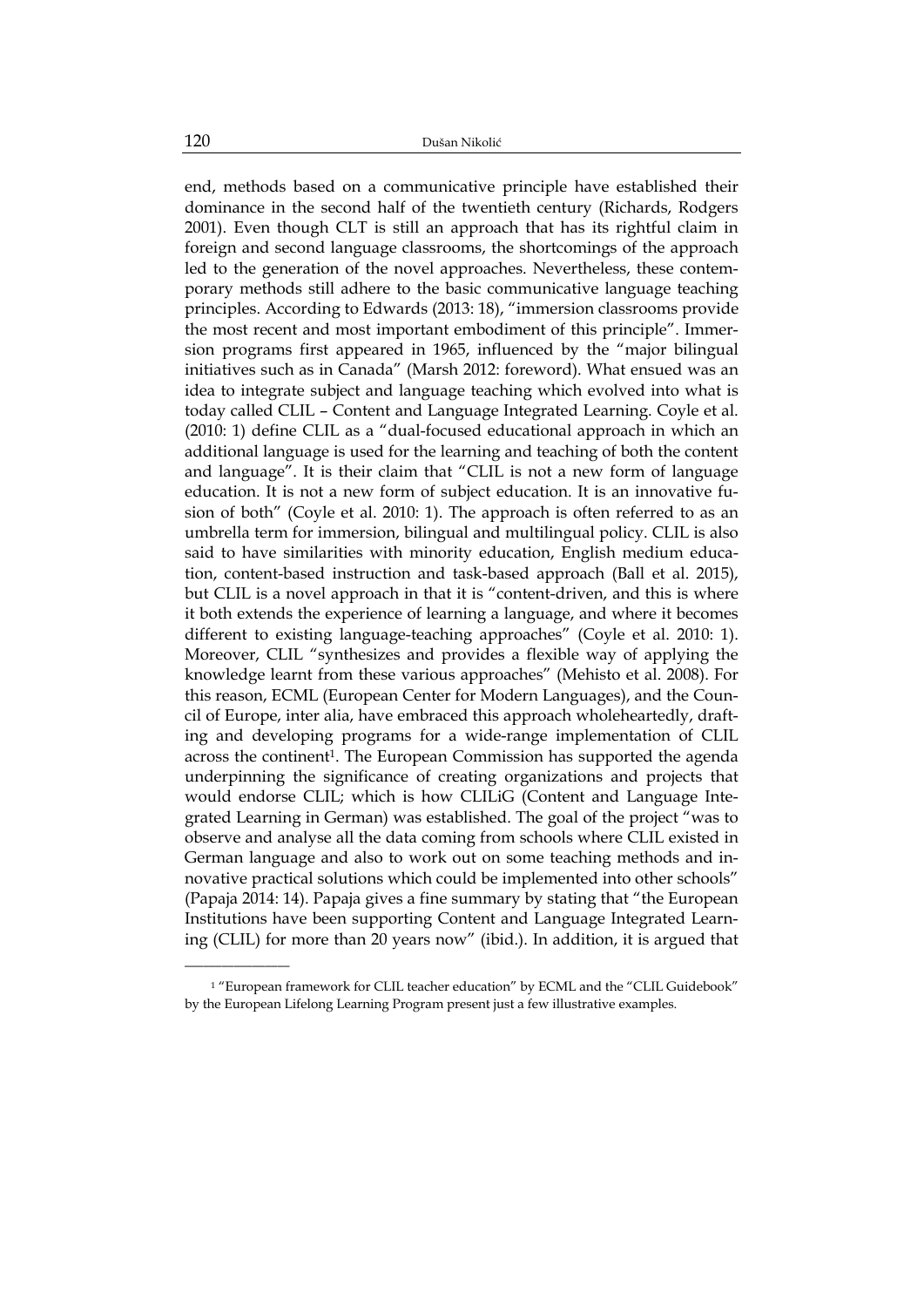CLIL is not predominantly European: "It is also widespread in the Middle East, South America and Asia; for example, Colombia, Brazil and Korea have all hosted CLIL conferences or workshops within the last 5 years" (Henderson 2004: 76). In their claims how relevant CLIL is today, Breidbach, Viebrock (2013: 11) go the far to assume that the CLIL programs "are on the verge to becoming a mainstream phenomenon in education".

The political, technological, economic and social realities of the modern world have led and continue to lead to more contact between more people of different linguistic and cultural backgrounds than ever before, creating the need for new policies on different levels and in different fields (Dalton-Puffer and Smit 2007: 7).

Viewing education from the perspectives indicated in the above-mentioned quote, CLIL has rightfully gained its privileged status. CLIL is both educational and practical: "CLIL is to help the education sector to prepare today's students for the world of work of today, and of tomorrow as well" (Montalto et al. 2016: 8). Political and economic structures adopt positive attitudes towards CLIL's principles and benefits. During one of European symposiums, experts voiced the socio-economic need for CLIL "firstly, the more languages employees know, the more chances they have to be employed; secondly, the knowledge of foreign languages has a positive influence on the development of business cooperation" (Papaja 2014: 14). Sociologists regard CLIL as the binder of a variety of communities and individuals, striving to support team work and group projects. In addition, the widely-adopted concept of multilingualism goes hand in hand with the role of CLIL and its implementation in a multicultural society where intercultural competence is an indispensable quality. Psychopedagogy views CLIL as a cognitively stimulating method which enhances motivation and confidence at students, develops higher order as well as lower order thinking, and requires fewer extra teaching and learning hours (Montalto et al. 2016). Coyle et al. (2010: 9) claim that CLIL is "embedded in the socio-economic, political and cultural traditions of different nations".

#### **2. PRINCIPLES UNDERLYING CLIL**

CLIL is primarily an integration of the two: subject and language. Ball et al. (2015: 25) try to redefine this 'dual focus' by claiming that "both language and content are actually vehicles for the development of subject competences (geography, history, science, mathematics, etc.) and that language and content are never as it were, aims in themselves", directing CLIL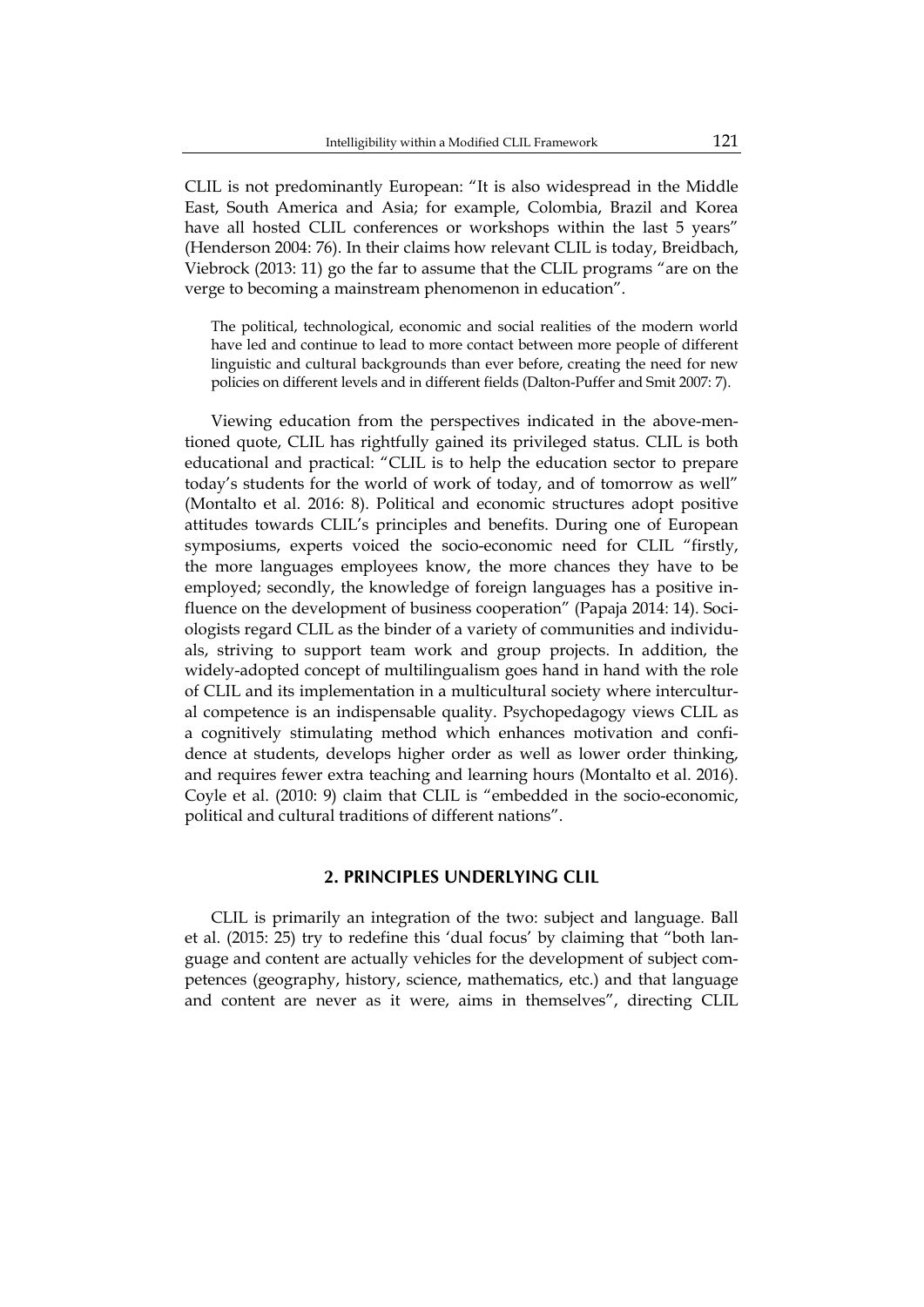towards a single focus. Regardless of its definition, certain classifications of CLIL are required for the analysis to take place. Ball et al. (2015) address CLIL through language and subject considerations, but they emphasize that these two are by no means mutually exclusive. The borderline between the two is confusingly fuzzy, though. They also point out that CLIL practitioners tend to differentiate between the 'soft' and the 'hard' CLIL. The former is used to describe the broad linguistic aims that a language teacher brings to the classroom, whereas the latter "refers exclusively to subject-based aims and objectives" (Ball et al. 2015: 27). Coyle et al. (2015: 6) ascertain that there are two main underlying reasons behind the implementation of CLIL: "these involve reactive (responding to situations) and proactive (creating situations) responses to challenges or problems". Both considerations are applicable only if the programs adhere to the basic CLIL principles. Coyle et al. (2010) list the four basic principles of CLIL: content, communication, cognition and culture. These are unsurprisingly united and mapped under the 4Cs Framework. Communication, cognition and content form an equilateral triangle indicating that each part is given the equal role within a culture which subsumes the whole entity (Coyle et al. 2010). Nevertheless, some specialists have found this framework to be inadequate to cover all the considerations of CLIL. Zydatiß (2007), for example, focused on the position of the four elements within a framework, modifying the 4Cs framework (Dalton-Puffer 2008) and adhering to the same four elements but with a rather different distribution of the 'ingredients', where the centrality is assumed by communication. "It is a significant advance in CLIL modelling that despite the interdependence which holds between all areas (symbolized by the double-arrows), communication, and hence language, does hold centre-place in this model" (Dalton-Puffer 2008: 142) (Figure 1).



**Figure 1.** Zydatiß's circular 4Cs framework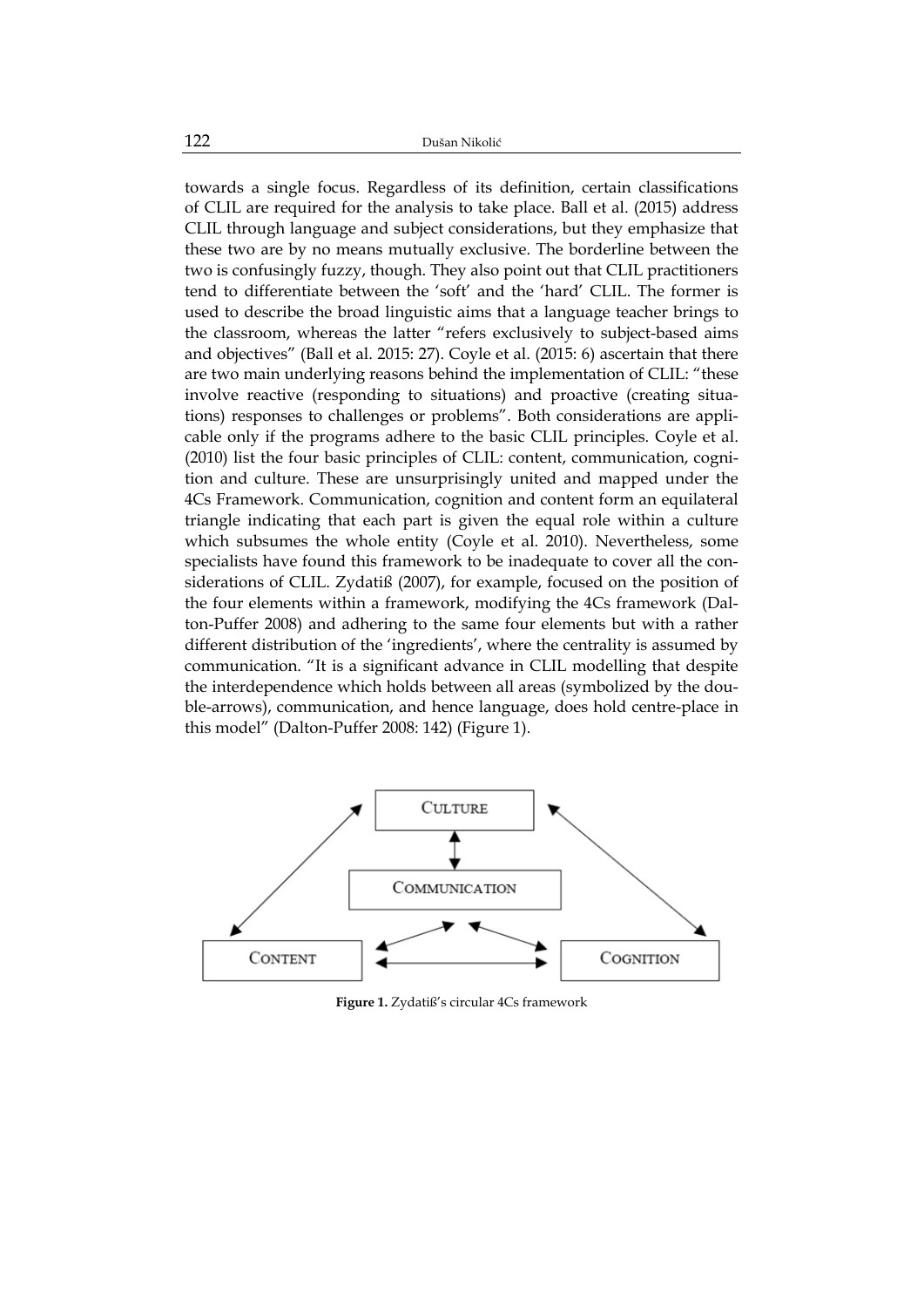#### **3. LANGUAGE IN CLIL**

There are contrasting views when it comes to language or communication in CLIL. Coyle et al. (2010: 36) explain the language progression within the Language Triptych which "supports learners in language using through the analysis of the CLIL vehicular language from three interrelated perspectives: language of learning, language for learning and language through learning". This tripartite division stresses, inter alia, that the focus of CLIL ought not to be only on form but also on function and meaning with the objective of developing effective linguistic communicative skills. Alonso et al. (2008: 36) identify three principles of CLIL with the obvious focus on language: "first, language is used for learning and at the same time for communicating; second, the subject being studied is what is used to determine the type of language required for learning; and finally, in language use relevance is given to fluency over accuracy". Even though the accounts abide in quantity, there are still largely prevalent issues when it comes to which linguistic units and how language ought to be addressed in CLIL.

#### **4. THE MODIFIED FRAMEWORK**

While the present paper considers Zydatiß' (2007) version to be more justified for CLIL than that proposed by Coyle et al. (2010), due to the higher involvement of language within it, the author adheres to Coyle et al.'s concept of the language triptych as a part of the language dimension itself. Hence, the present paper proposes that the novel model of CLIL be designed based on the combination of Zydatiß' and Coyle et al.'s frameworks, which provides a much more detailed rationale for placing communication in the center of the framework. Namely, Zydatiß puts an emphasis on communication as the binder of the other three mechanisms of CLIL, but his 4Cs framework does not explicate precisely what kind of communication is necessary for the framework to be functional in CLIL classrooms. Therefore, this study proposes Coyle et al.'s Language triptych as the leading model of linguistic progress within Zydatiß' version. The triptych plays a vital role, for the guiding principle behind the triptych is the language which is not merely used as a vehicle towards the mastery and acquisition of the content, but it is "constructed to take account of the need to integrate cognitively demanding content with language learning and using" (Coyle et al 2010: 36). Language *of* learning is the linguistic knowledge necessary for talking about the specific content. This knowledge can pertain to any subject matter sub-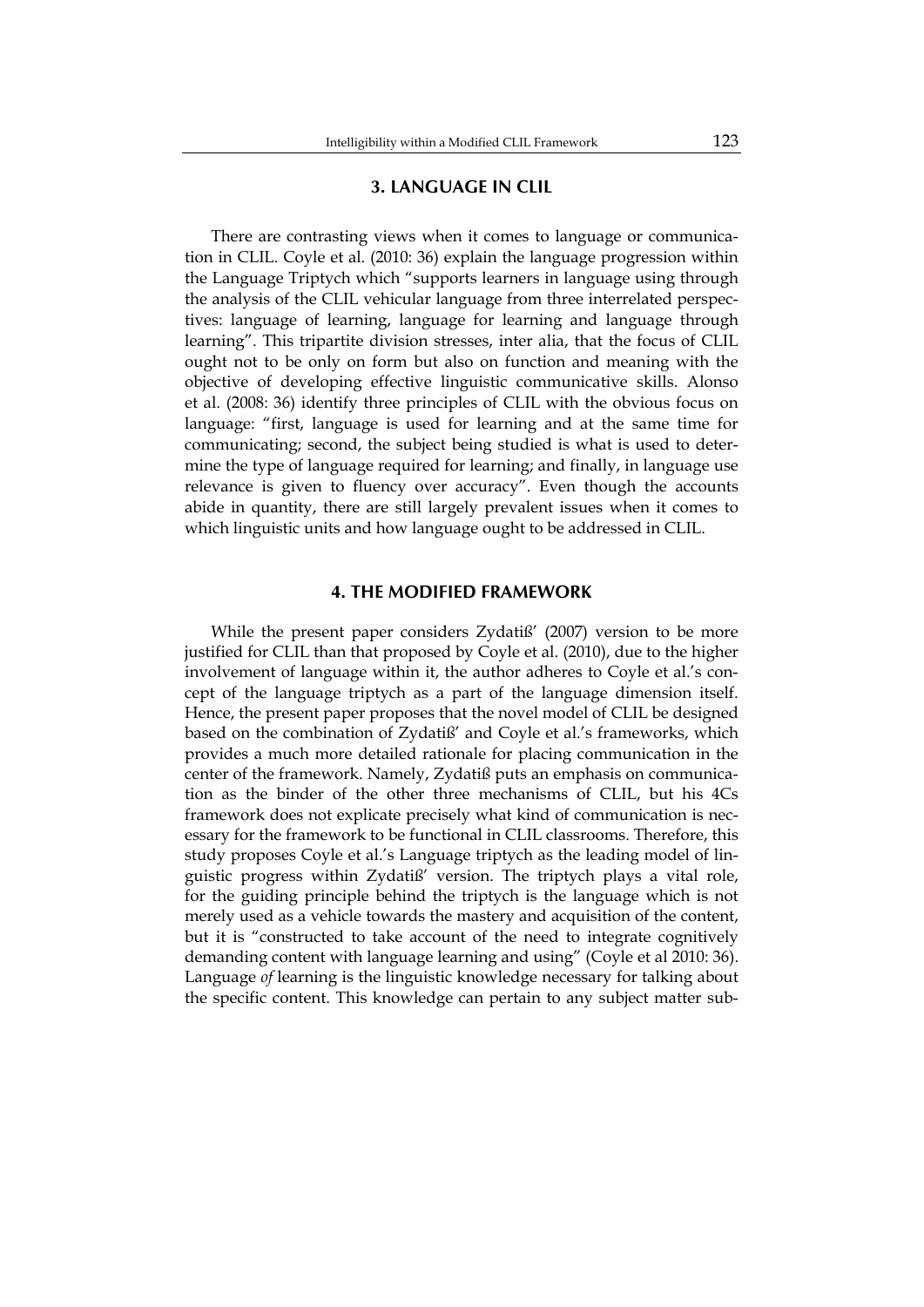sumed by CLIL. Additionally, the linguistic repertoire is not limited to the lexical or grammatical knowledge, but also to syntactical, semantic and pragmatic knowledge, the knowledge of discourse, and so on. Language *for*  learning is the development of the necessary linguistic skills for a variety of cognitively challenging or practical tasks needed for the mastery of skills such as "pair work, cooperative group work, asking questions, debating, chatting, enquiring, thinking, memorizing and so on" (Coyle et al. 2010: 37). Lastly, language *through* learning requires from the learners to be active participators in that they might be asked to engage themselves in complicated thinking processes, which entails the high language involvement. 'New' language is likely to occur in CLIL classrooms, which implies that language learners "need language to support and advance their thinking processes whilst acquiring new knowledge, as well as to progress their language learning" (Coyle et al. 2010: 38). As it has been mentioned, the communication dimension is allocated the central place within the Zydatiß CLIL model. In order for the framework to be complete and to have solid foundations, it is recommended that the framework follow the tenets of the linguistic dimension set by Coyle et al., who broke down the linguistic progression into three equally important parts. The recommended modified framework can be seen in the figure 2.



**Figure 2.** The modified 4Cs framework of CLIL with Communication in the Centre

#### **5. PRONUNCIATION**

However rich and comprehensive the theoretical framework for developing linguistic competence in CLIL is, there are still issues related to which linguistic components should be incorporated into CLIL and how. Dalton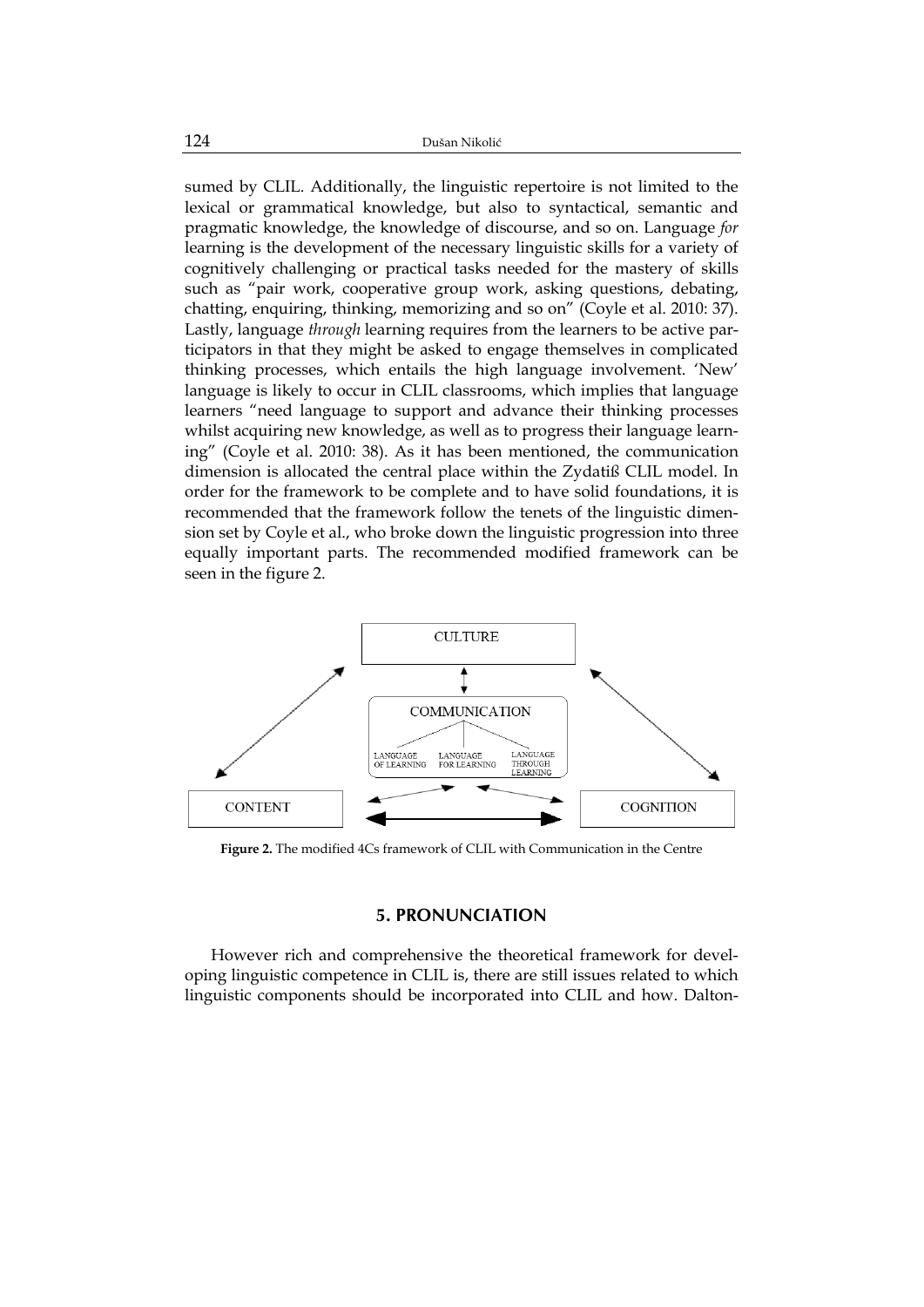Puffer and Smit's (2007) findings reveal that there are parts of language which are less affected by CLIL. Figure 3 clearly shows which language competences are favorably affected by CLIL and which remain either unaffected or indefinite (Dalton-Puffer and Smit 2007). Syntax, writing, informal/non-technical language, pronunciation and pragmatics tend to be the 'neglected d' language areas in CL LIL.

| Favourably affected                        | Unaffected or Indefinite        |
|--------------------------------------------|---------------------------------|
| Receptive skills                           | Syntax                          |
| Vocabulary                                 | Writing                         |
| Morphology                                 | Informal/non-technical language |
| Creativity, risk-taking, fluency, quantity | Pronunciation                   |
| Emotive/affective outcomes                 | Pragmatics                      |
|                                            |                                 |

**Figure 3.** Affected and unaffected areas of language in CLIL

Pronunciation has often been depicted as an 'orphan' in language teacher training programs and in the classroom (Gilbert 2010), which is why it is not surprising that it is being left out in CLIL, too. Much as there is a wide range of research covering the role of pronunciation in the process of language learning and teaching, some of the problems and questions remain. Firstly, there are pedagogical issues of how and when to incorporate pronunciation in the classrooms. Secondly, there are aspects of pronunciation such as accentedness, comprehensibility and intelligibility which are considered the stumbling blocks by the majority of the researchers due to their interrelatedness and complexity. Numerous studies have tried to "operationalize these three concepts [accentedness, comprehensibility, intelligibility], in order to help instructors better define their learners' needs within such settings" (Henderson 2004: 63). With the view of analyzing them, Derwing and Munro (2009) endeavored to define the three separately. Therefore, they understood "accentedness as how different a pattern of speech sounds compared to the local variety. And, like other researchers, we assess it by having listeners' rate speech on a Likert scale" (Derwing, Munro 2009: 478). Comprehensibility refers to a listener's perception of a speech sample. Intelligibility is different from the two in that it is broadly defined as "the extent to which a speaker's message is actually understood by a listener" (Munro, Derwing 1999: 289).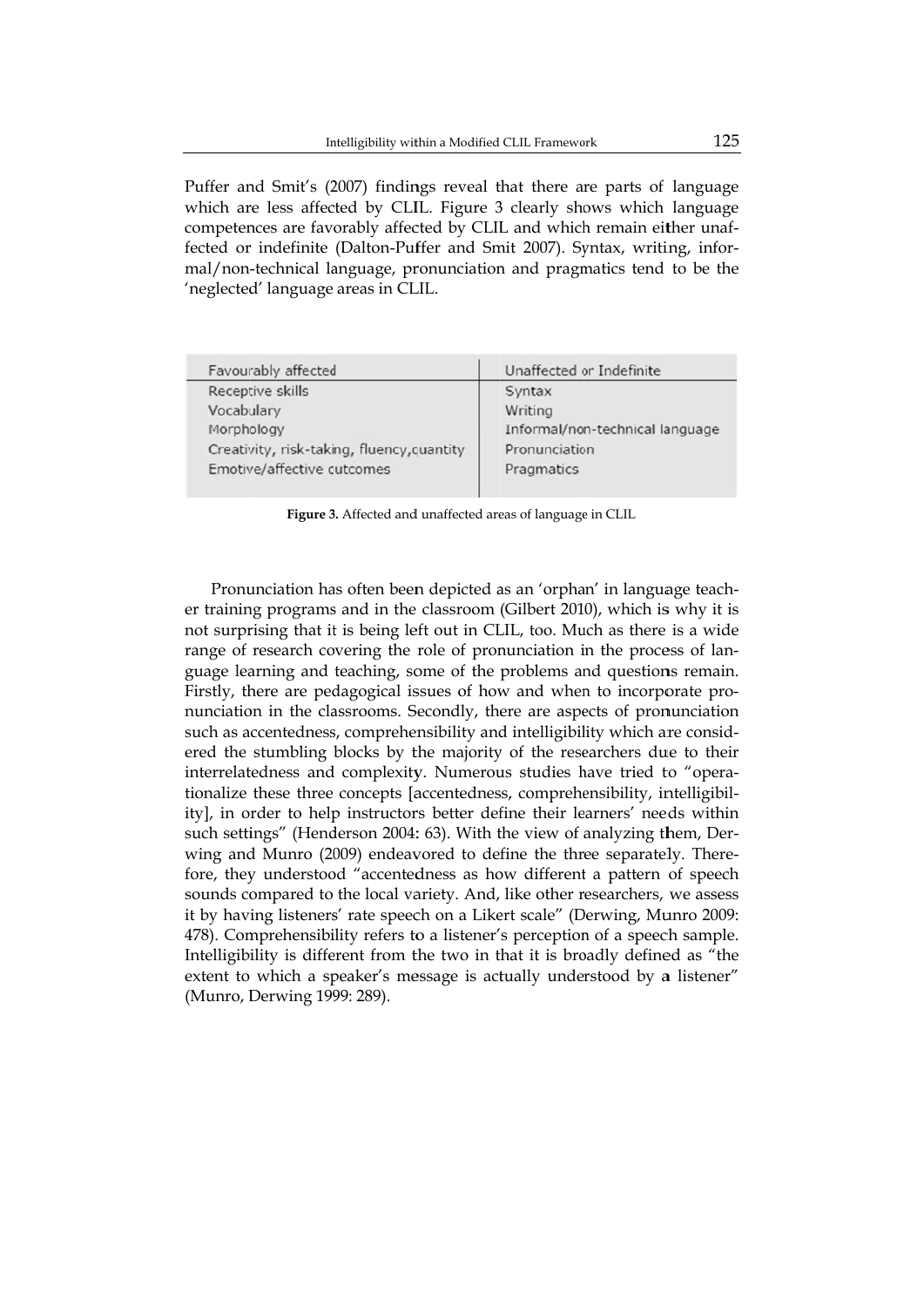### **6. INTELLIGIBILITY**

According to John M. Levis (2007), intelligibility is pertinent for at least three reasons. It is generally held that the speakers' intelligibility influences the development of both listening and speaking. "It is the most important goal for ESL settings and for non-ESL settings (both where NNSs will interact with NSs and where they interact primarily with other NNSs)" (ibid.). Finally, it depends on the context, which is why certain context-related principles need to be formulated in order for the intelligibility to be defined as precisely as possible (ibid.). Although "there is no universally accepted way of assessing it" (Munro, Derwing 1999: 285) or even incorporating it into the classroom, it is widely agreed that it is significant to address the questions of intelligibility for the purposes of exploring which pronunciation deviations are more likely to affect the communication and which teaching topics should be emphasized. In addition, the research has to scrutinize deeply into intelligibility, too, because there has not been enough conclusive research on intelligibility so that one may strongly argue for one proposal or another. Intelligibility is essential in the bilingual and multilingual context of the globalization, which is not the context of exception any more. This is the context of CLIL, too. Therefore, Henderson (2004: 68) maintains that "if communicative competence is the objective of CLIL, the relationship between accent and intelligibility must be explicitly addressed". Based on the role of intelligibility in language learning, the present paper asserts that intelligibility should become one of the chief considerations within the communication dimension in 4Cs re-modified framework of CLIL. More precisely, intelligibility needs to be a part of the language triptych because it is regarded as an essential component of successful communication and the latter serves as a transmitter of both cultural norms and the content in the CLIL classroom. Language is a cognitively challenging 'drive' which enables the improvement of the learners' cognitive capacities, too. Therefore, not only is intelligibility relevant for communication, but it is also one of the linguistic requirements for the development of successful cultural competence, the acquisition of content in CLIL, and the development of (higher order) cognitive processes. In addition, intelligibility ought to assume its place within the each element of the Language Triptych, because it can facilitate the route towards the objectives of each of the three parts.

### **7. THE FUTURE**

The question that remains is *how* to incorporate intelligibility into CLIL classrooms. Obviously, the first step would be addressing the question of intelligibility in the research within the context of CLIL. Henderson's study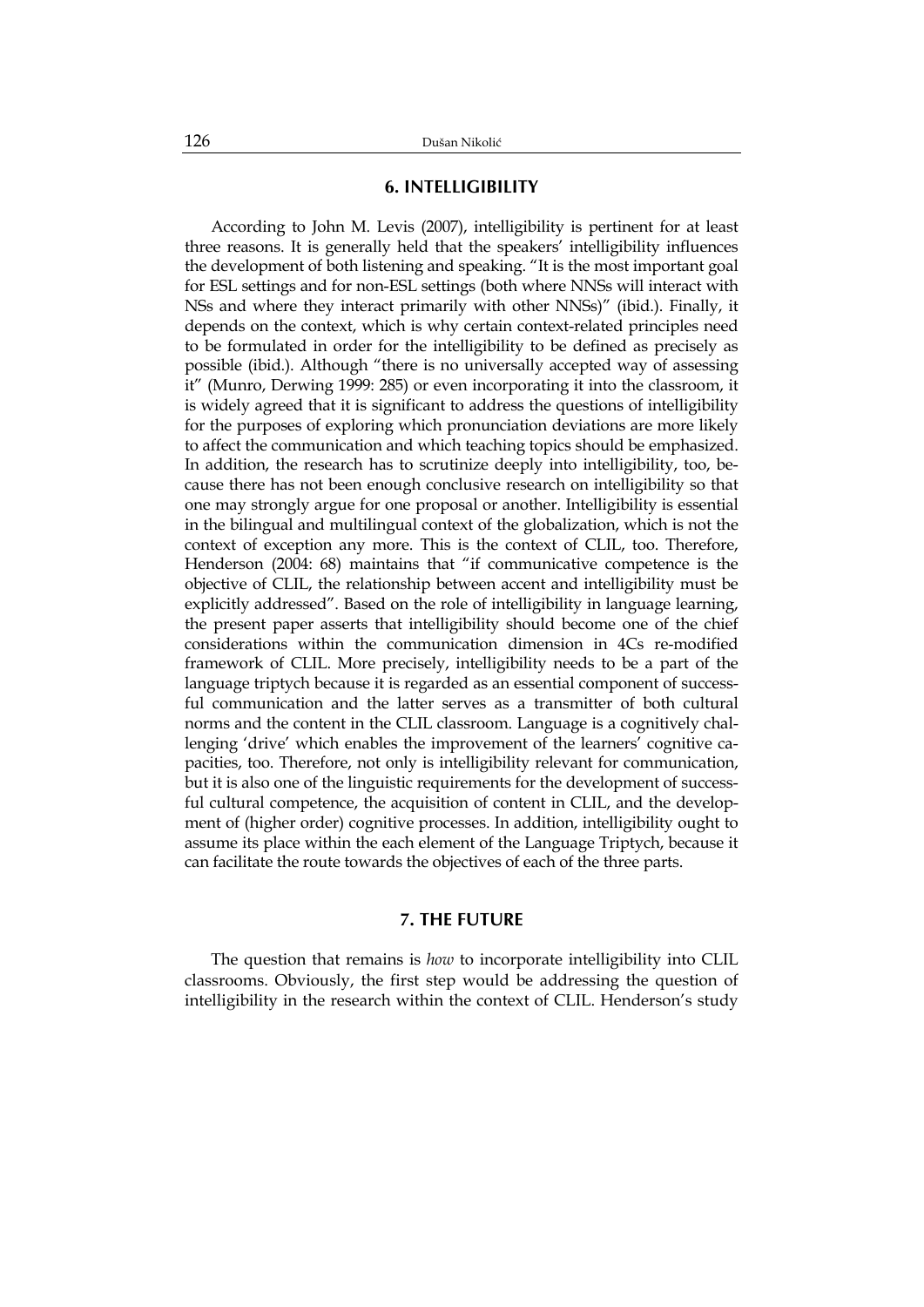(2004), for example, reveals that intelligibility is an aspect of language which had almost never been mentioned in the research on CLIL. Her research found that the term 'intelligibility' is mentioned only once in all the numbers of "The International CLIL Research Journal (ICRJ)" the only journal entirely devoted to CLIL (Henderson 2004). Secondly, although there are numerous difficulties of defining intelligibility, there are still some viable means of evaluation, such as writing out the sentences produced by non-native speakers, forming judgments about intelligibility on a 9-point Likert scale (Munro, Derwing 1997), or employing experts to listen to the speakers' recordings (Levis 2011), to name but a few. Drawing on what is known from the techniques of assessment (regardless of the language of the input) CLIL experts might want to consider devising certain variables that could help in establishing criteria for the introduction of intelligibility techniques into a CLIL context. Finally, as with other aspects of language learning, the question of intelligibility in CLIL does not only concern CLIL teachers, but it also requires a special dedication from the language teachers. More specifically, it demands the cooperation between the teachers and mutual agreement on what aspects of intelligibility in CLIL should be addressed and how.

In terms of supporting content teachers, language teachers can usefully contribute to making evidence-based choices which are appropriate for their context… Cooperation between language and content teachers – accompanied by appropriate institutional recognition and support – is a condition sine qua non for CLIL to be successfully implemented (Henderson, 2004: 78).

## **8. IMPLICATIONS FOR CEIL**

When English is used as the vehicular language, or the language used in the CLIL classroom, the approach is called CEIL – Content and English Integrated Learning. In most of the CLIL classrooms, English is used, and as Setter and Jenkins (2005: 2) assert, pronunciation

is a matter which needs to be addressed in the teaching of all languages, as clearly there is little point in learning a (living) language if one does not mean to communicate with other speakers of that language. However, the main body of literature in this area is on teaching English pronunciation. This is probably unsurprising given the status of English world-wide.

Not only has English been granted the status of a lingua franca, but also ELF (English as a Lingua Franca) and its features have been the focus of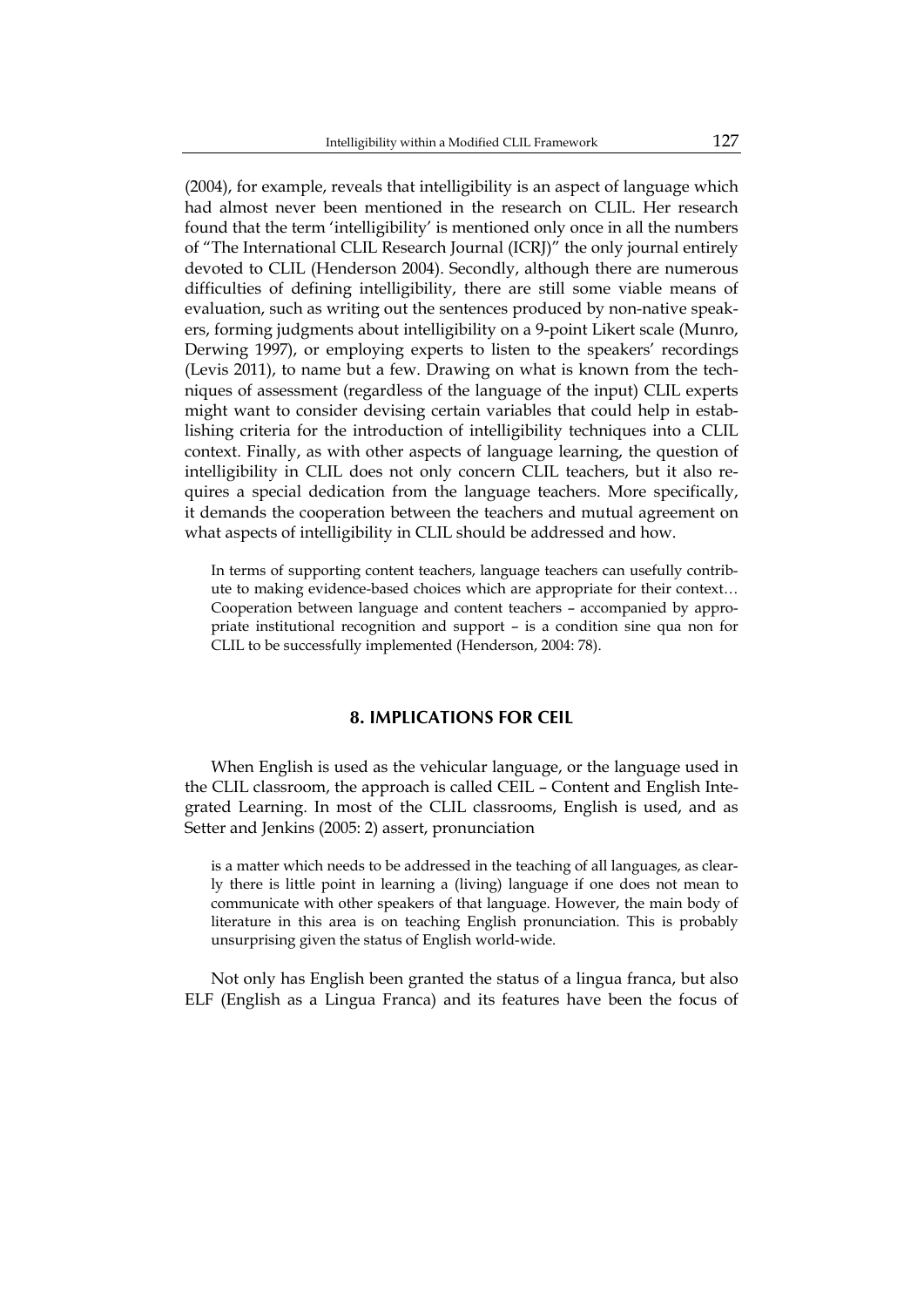a wide range of research in a last couple of decades. Based on the rich material provided by the previous research on this matter, the present paper regards the core proposed by Jenkins (2000) as one of the starting points for revealing intelligibility variables that could affect communication both in CEIL and, generally, in CLIL (regardless of the language of input). Namely, Jenkins (2000: 209-210) sets forth the five most relevant stages in the core:

- "Addition of core [i.e., Lingua Franca Core] items to the learner's productive and receptive repertoire
- Addition of a range of L2 English accents to the learner's receptive repertoire
- Addition of accommodation skills
- Addition of non-core items to the learner's receptive repertoire
- Addition of a range of L1 English accents to the learner's receptive repertoire".

The same author conducted a number of studies covering the pronunciation of the speakers coming from diverse backgrounds in order to compile an 'LFC', a lingua franca core, which lists the features indispensable for intelligibility: "consonant sounds except voiced/voiceless th and dark l; vowel length contrasts (e.g., the difference between the vowels in 'pitch' and 'peach'); restrictions on consonant deletion (in particular, not omitting sounds at the beginning and in the middle of words); nuclear (or tonic) stress production/placement" (Jenkins 2009: 12). Jenkins also proposes a number of items that ought to be classified as 'unnecessary' for intelligibility within ELF. Some of

the non-core features can be summarised as follows: Vowel quality except for the vowel sound in RP 'fur'; Consonants in (NS English) clusters separated by the addition of vowels (e.g. Japanese English 'product' as peroducuto), as well as vowels added to consonants at the ends of words (e.g. Korean English 'luggage' as luggagi); Features of connected speech such as elision, assimilation, weak forms (Jenkins 2009: 13).

In addition, Jenkins argued that the 'core' could be used as a model of defining features for intelligibility in other languages of instruction. Therefore, Jenkins' core may serve as a model for devising intelligibility variables relevant not only in CEIL classrooms, but also in any CLIL classroom, regardless of the language used. This naturally demands a wide scope of research that could shed light on intelligibility within CEIL and CLIL. While it is uncertain what kind of items should comprise CEIL or CLIL core for intelligibility, what is evident is that this field is *thirsty for the fresh research*.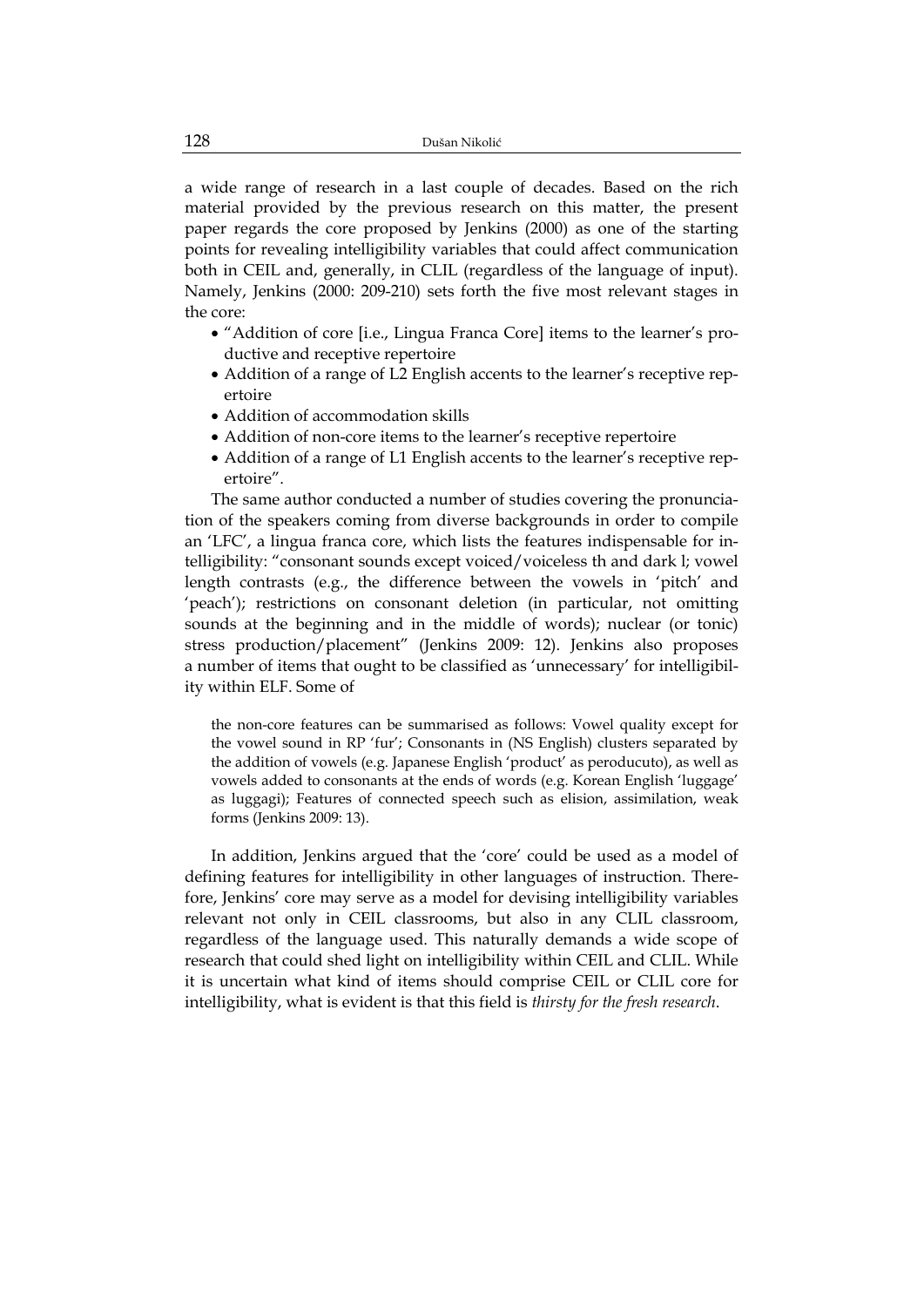#### **9. CONCLUSION**

It is rather clear by now how important CLIL is for the modern education. It has become a mainstream approach in various parts of the world. This paper recognizes this role of CLIL and it insists, instead on the traditional approach, on a modified version of Zydatiß' 4Cs framework, considering the fact that communication plays the most important role in it. In order for communication to be successful, intelligibility must become a linguistic subject carefully analyzed. In addition, the research dealing with CLIL must turn to intelligibility as a consideration within the language Triptych with the view of tackling the problem of how intelligibility can be incorporated into the classroom. Both content and language teachers ought to be responsible for working together and devising the appropriate criteria for implementation of intelligibility into CLIL.

#### REFERENCES

- Alonso, E, Grisaleña, J., Campo, A. 2008. Plurilingual Education in Secondary Schools: Analysis of Results. In: *International CLIL Research Journal* 1, 36-49. http://www.icrj.eu/11/ article3.html (date of access 01.12.2016).
- Ball, P., Kelly, K., Clegg, J. 2015. *Putting CLIL into Practice*. Oxford, UK: Oxford University Press.
- Breidbach, S., Viebrock, B. 2013. CLIL: Complementing or Compromising Foreign Language Teaching? Effects and Perspectives of Education Policy Plans. In: Breidbach, S., Viebrock, B. (eds). *Content and Language Integrated Learning (CLIL) in Europe.* Frankfurt: Peter Lang, 11–25.
- Coyle, D., Hood, P., Marsh, D. 2010. *CLIL: Content and Language Integrated Learning*. Cambridge, UK: Cambridge University Press.
- Dakowska, M. 2005. *Teaching English as a Foreign Language: A Guide for Professionals*. Warsaw: Wydawnictwo Naukowe PWN.
- Dalton-Puffer, C. 2008. Outcomes and processes in Content and Language Integrated Learning (CLIL): current research from Europe. In: Delanoy, W., Volkmann, L. (eds). *Future Perspectives for English Language Teaching*. Heidelberg: Carl Winter, 139–157.
- Dalton-Puffer, C., Smit, U. 2007. Introduction. In Dalton Puffer, C., Smit, U. (eds.). *Empirical Perspectives on CLIL Classroom Discourse*. Franktfurt. Vienna: Peter Lang, 7–23.
- Derwing, T.M., Munro, M.J. 1997. Accent, intelligibility, and comprehensibility: Evidence from four L1s. *Studies in Second Language Acquisition*, 19, 1–16.
- Derwing, T.M., Munro, M.J. 2009. Putting accent in its place: Rethinking obstacles to communication. In: *Language Teaching*, 42, 2, 476–490.
- Edwards, J. 2013. Bilingualism and Multilingualism: Some Central Concepts. In: Ritchie, W., Bhatia. T.K. (eds). *The Handbook of Bilingualism and Multilingualism*. Chichester, UK: Blackwell Publishing, 5–25.